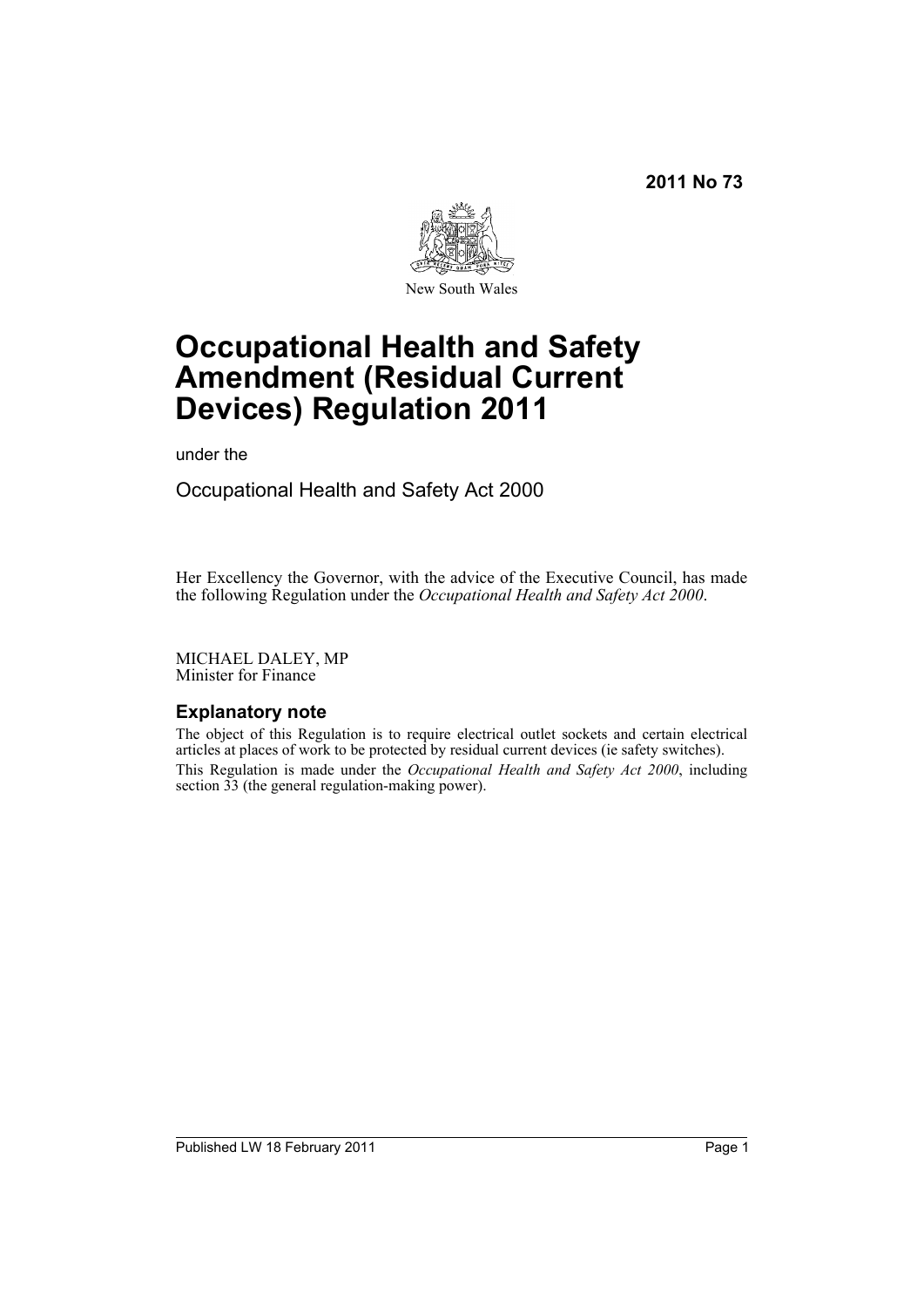# **2011 No 73**

Occupational Health and Safety Amendment (Residual Current Devices) Clause 1 Regulation 2011

# **Occupational Health and Safety Amendment (Residual Current Devices) Regulation 2011**

under the

Occupational Health and Safety Act 2000

## **1 Name of Regulation**

This Regulation is the *Occupational Health and Safety Amendment (Residual Current Devices) Regulation 2011*.

## **2 Commencement**

This Regulation commences on the day on which it is published on the NSW legislation website.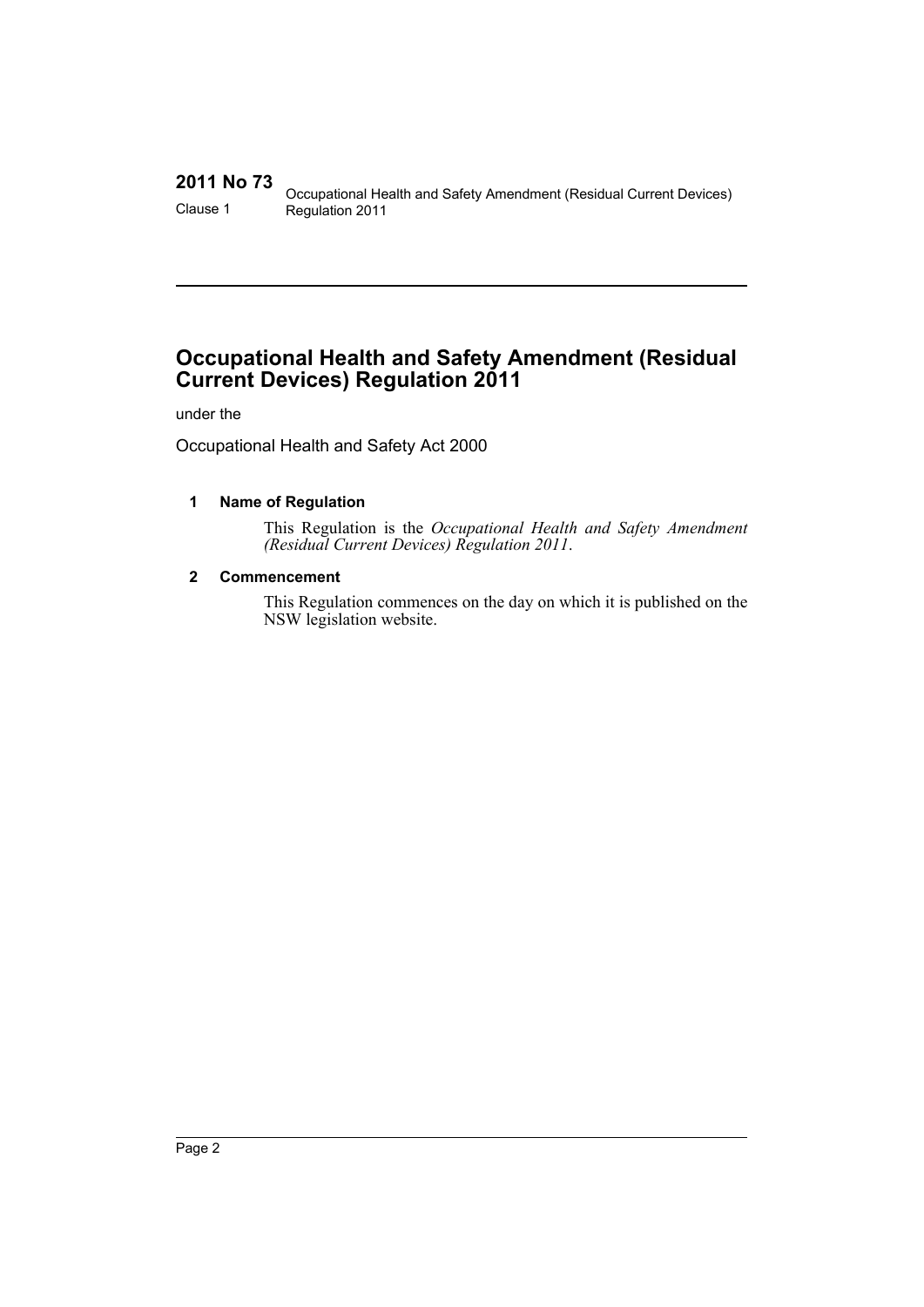Occupational Health and Safety Amendment (Residual Current Devices) Regulation 2011

**2011 No 73**

Amendment of Occupational Health and Safety Regulation 2001 Schedule 1

# **Schedule 1 Amendment of Occupational Health and Safety Regulation 2001**

#### **[1] Part 4.3 Use of places of work**

Insert after Division 7:

## **Division 7A Residual current devices (safety switches)**

#### **62A Residual current devices—electrical outlet sockets**

- (1) An employer must ensure that, in relation to each electrical outlet socket at the employer's place of work, the circuit is protected by a residual current device.
- (2) In complying with subclause (1), the employer must ensure, so far as is reasonably practicable, that the residual current device is incorporated before or as part of the socket.
- (3) This clause commences 4 years after the commencement of the *Occupational Health and Safety Amendment (Residual Current Devices) Regulation 2011*.

Maximum penalty: Level 4.

#### **62B Residual current devices—electrical articles**

- (1) An employer must ensure that each of the following electrical articles at the employer's place of work is protected by a residual current device with a tripping current that does not exceed 30 milliamps if electricity is supplied to the article through an electrical outlet socket not exceeding 20 amps:
	- (a) a hand-held electrical article,
	- (b) an electrical article that is moved while in operation,
	- (c) an electrical article that is moved between operations in circumstances that could result in damage to the article,
	- (d) an electrical article that is used for construction work,
	- (e) an electrical article that is used in an environment in which normal use of the article exposes the article to operating conditions that are likely to result in a reduction in its expected life span, including exposure to moisture, heat, vibration, mechanical damage, corrosive chemicals or dust.
- (2) This clause does not apply if the supply of electricity to the electrical article:
	- (a) does not exceed 50 volts alternating current, or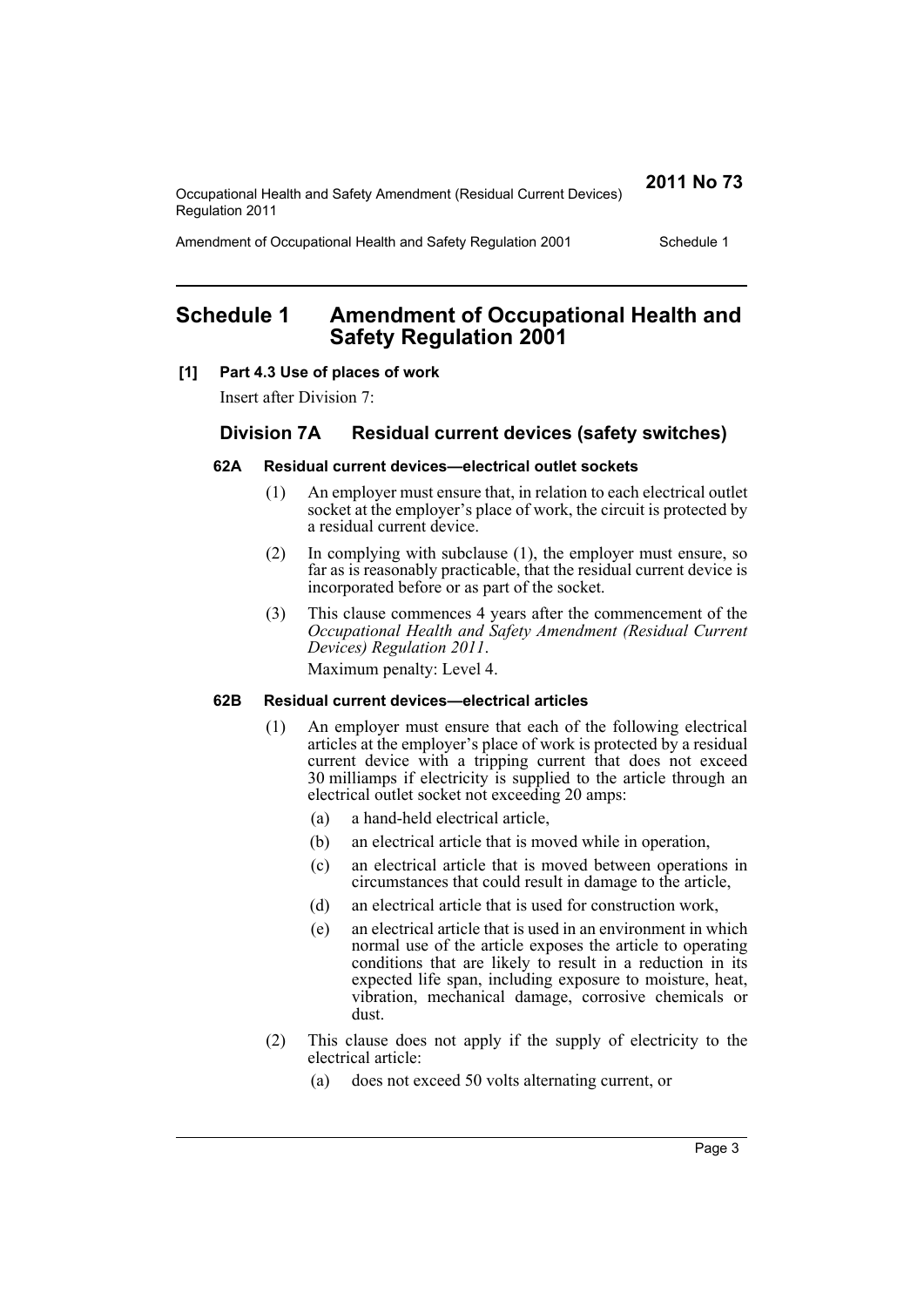## **2011 No 73**

Occupational Health and Safety Amendment (Residual Current Devices) Regulation 2011

Schedule 1 Amendment of Occupational Health and Safety Regulation 2001

(b) is direct current, or

- (c) is provided through an isolating transformer that provides at least an equivalent level of protection, or
- (d) is provided from a non-earthed electrical outlet socket supplied by a non-earthed portable generator that provides at least an equivalent level of protection.
- (3) This clause commences 12 months after the commencement of the *Occupational Health and Safety Amendment (Residual Current Devices) Regulation 2011*. Maximum penalty: Level 4.

#### **62C Testing of residual current devices**

- (1) An employer must ensure that residual current devices used at the employer's place of work are tested regularly by a competent person to ensure that the devices are operating effectively.
- (2) An employer must as soon as practicable replace a residual current device that is not operating effectively.
- (3) An employer must keep a record of each testing of a residual current device until the next testing is carried out.
- (4) This clause does not affect any requirement under Division 8 of this Part.

Maximum penalty: Level 4.

#### **62D Division extends to controllers of premises**

This Division extends to a controller of premises. Accordingly, a reference in this Division to an employer is taken to include a reference to a controller of premises and a reference to the employer's place of work is taken to include the premises controlled by the controller.

#### **62E Division does not apply to electrical supply authority works**

This Division does not apply to the works of an electrical supply authority used for the generation, transmission or distribution of electricity for the public.

#### **62F Requirements under the Electricity (Consumer Safety) Act 2004**

In the event of an inconsistency between the requirements of this Division and the regulations under the *Electricity (Consumer Safety) Act 2004*, the requirements of those regulations prevail.